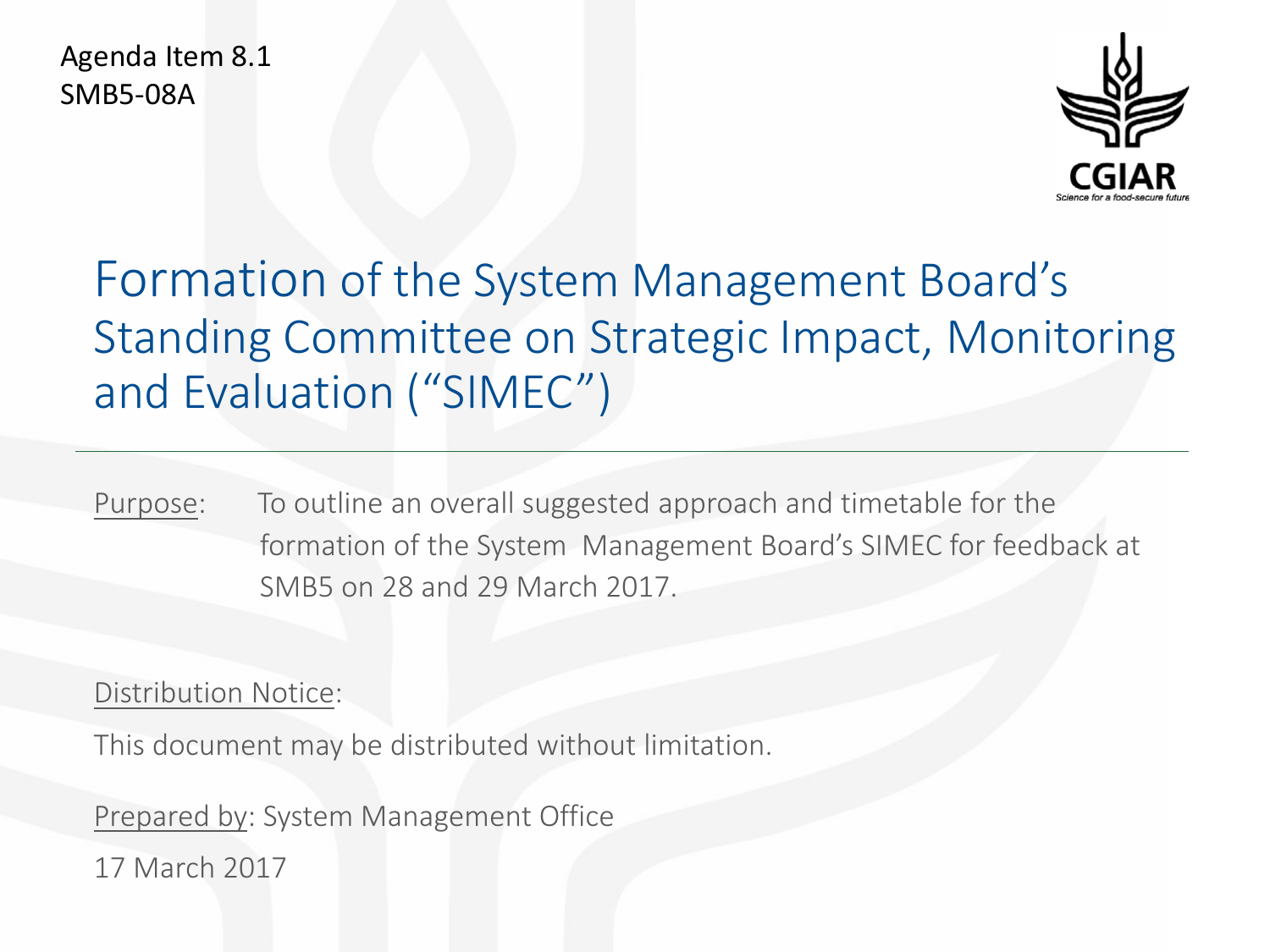

## **Contents**

## **1. Actions for SMB5**

### **2. Background and Introduction**

- a. Charter specific provisions on SIMEC
- b. SMB preliminary decisions on SIMEC at SMB1, July 2016
- c. System Council SIMEC equivalent
- d. Possible breakdown of roles for SMB and SC SIMECs

## **3. Proposals**

- a. Principles for formation of SIMEC
- b. Approach for membership of SIMEC
- c. Timetable

## 4. Reminder: **Actions for SMB5**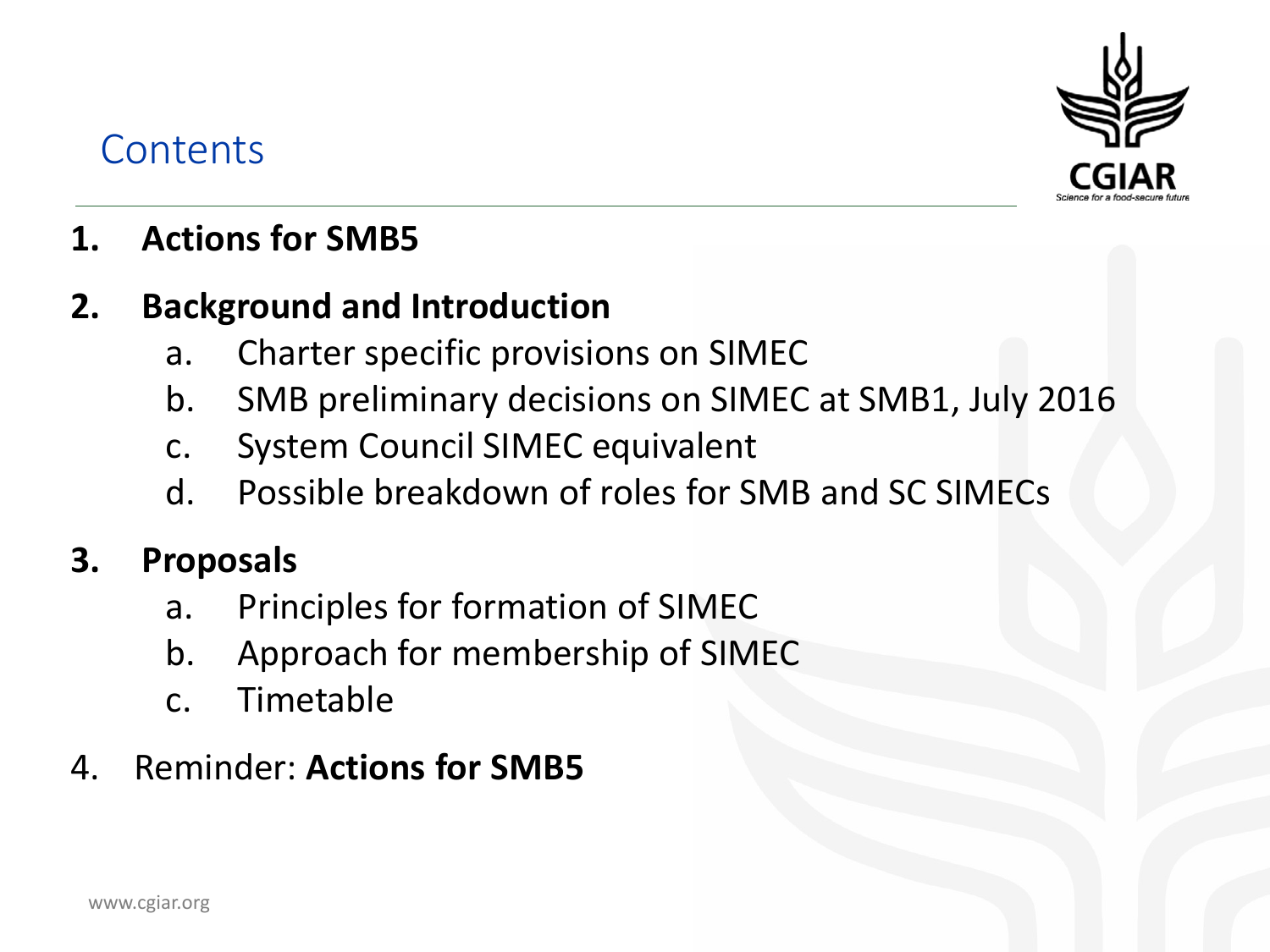

# 1. Action(s) for SMB5, 28-29 March 2017

Seeking inputs on the SMB SIMEC role and functions to be used in the development of the Terms of Reference

Endorsement of the principles, membership approach and timetable for the formation of the SMB SIMEC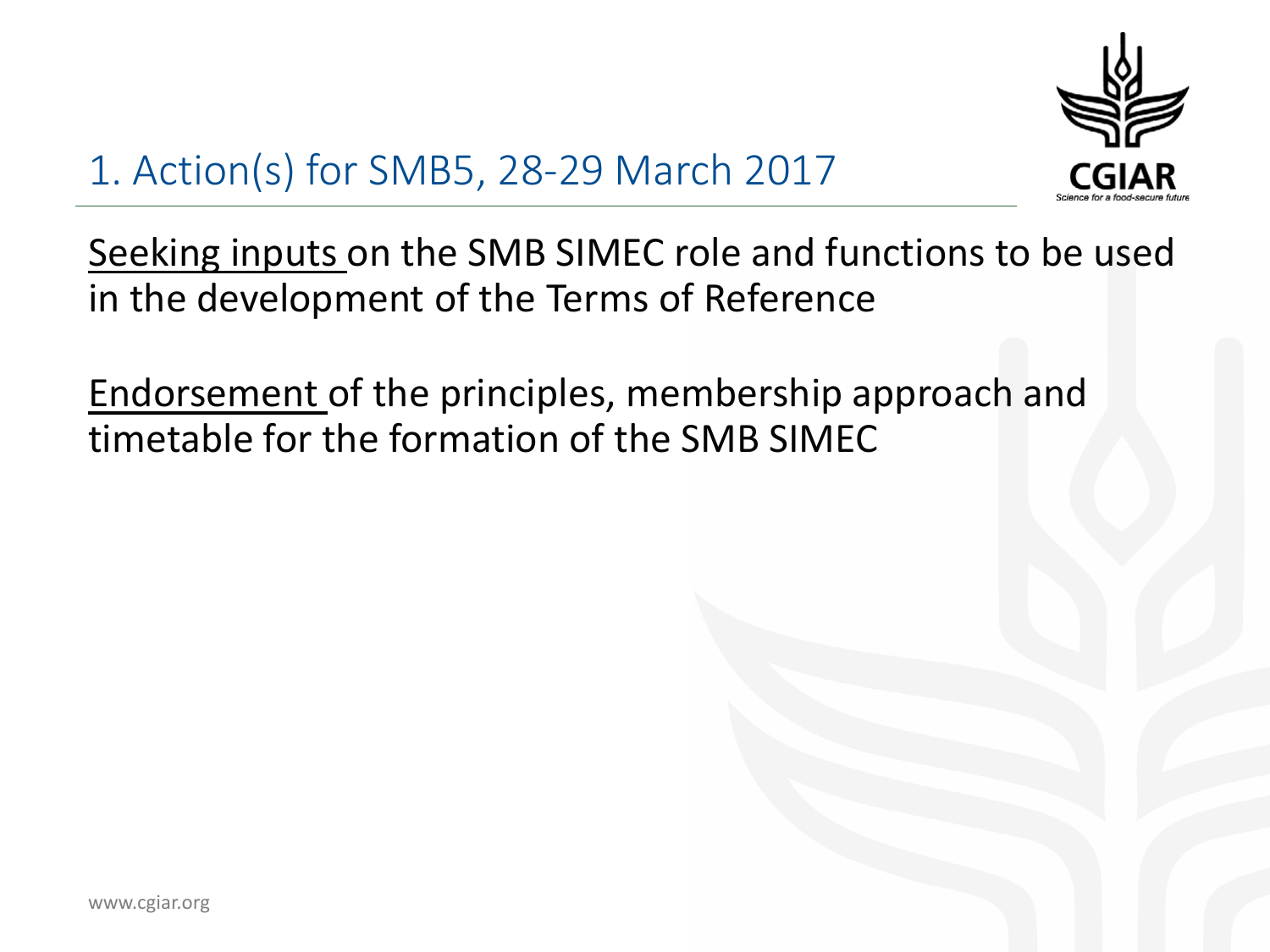

## 2a. Charter provisions for SMB SIMEC

- **1. Formed by Article 9.11 of the Charter:** as a Standing Committee of the Board
- **2. Purpose of the SIMEC:** to assist the Board in
	- the review of research program evaluations,
	- oversight of the strategic direction of the CGIAR System organization; and
	- efficiency, effectiveness and impact of the CGIAR Research according to a robust and rigorous results based management framework.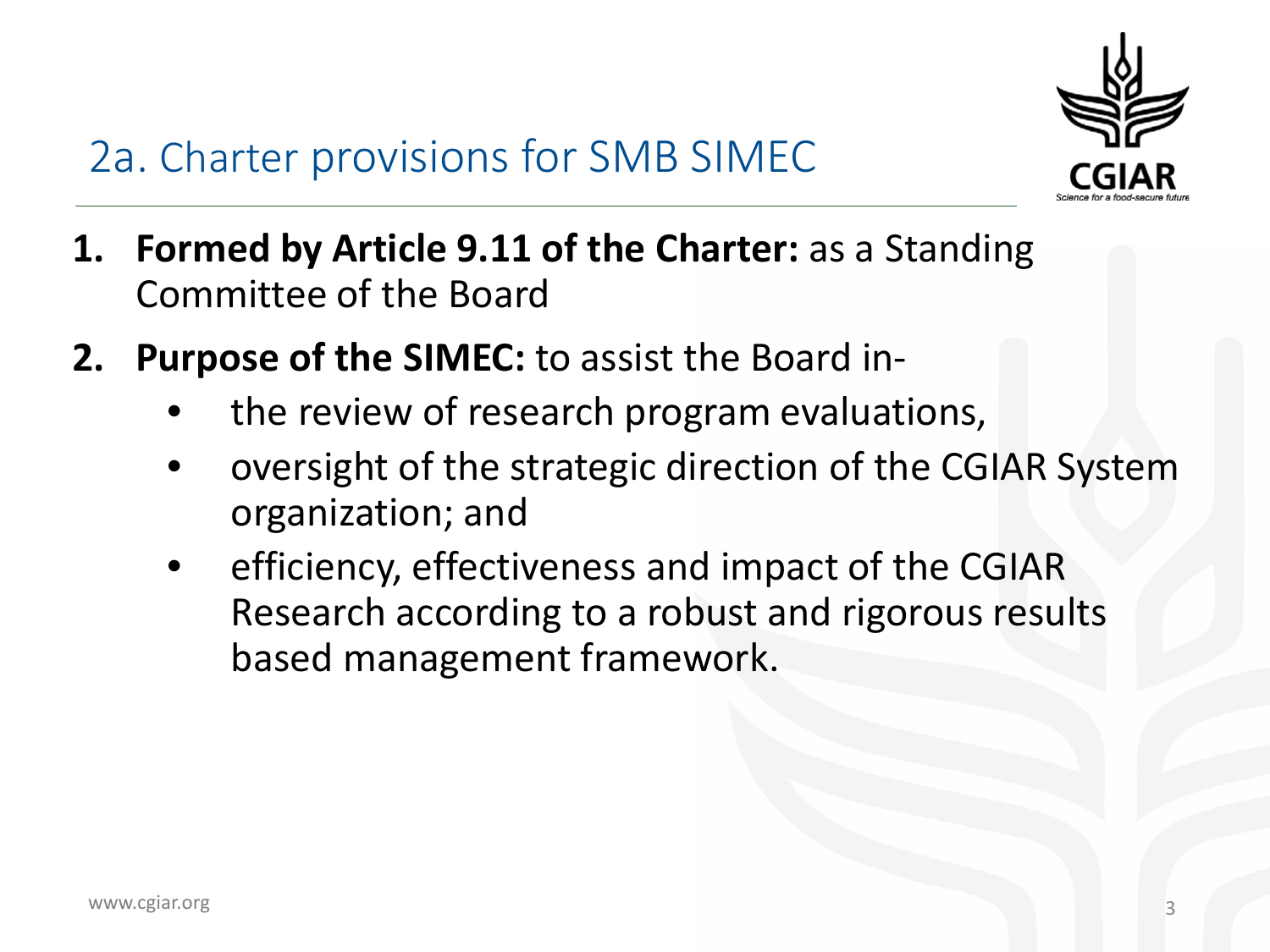

- **1. SIMEC membership**:
	- 1. To be appointed after consultation amongst the Board on composition,
	- 2. Engagement of external independent subject matter experts
	- 3. According to the scope of the Terms of Reference
- 2. Suggested **priority areas of work:** 
	- 1. Framing the Board's input into the TOR of the ISPC and IEA
	- 2. Oversee and provide inputs into development of integrated framework for a performance management system for CGIAR research
	- 3. Oversee the development of guidelines and criteria for prioritization and annual allocation of Unrestricted Funding across the CGIAR Portfolio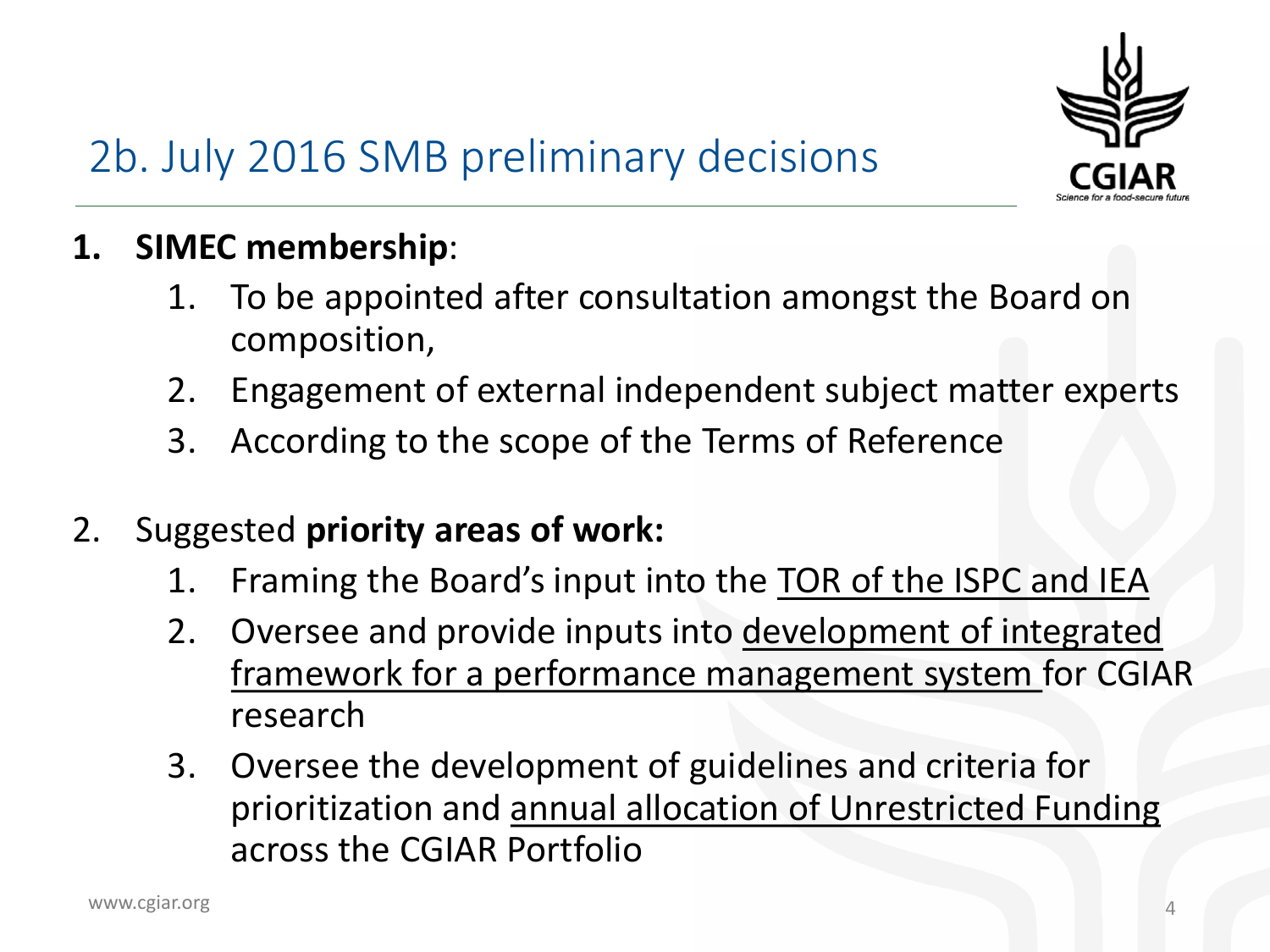

## 2c. System Council SIMEC

- The System Council, according to Framework, Article 8.2 (a), will also have a standing committee on Strategic Impact, Monitoring and Evaluation.
- Purpose of the Council's SIMEC: to assist the System Council in review of research program evaluations, oversight of the strategic direction of the System Organization and efficiency , effectiveness and impact of CGIAR Research.
- The Council's SIMEC is currently being established with a timetable of:
	- **March 2017-** Terms of Reference to be developed with consultation and call for membership
	- **April 2017-** Voting for membership and proposed first virtual meeting of SIMEC- 28 April (tbc)

### **Important to note**:

- Since both SIMECs will cover similar purpose and functions, there is a critical need to avoid duplication and confusion over roles and responsibilities.
- Intentionally the timetable for the SMB SIMEC formation follows that of the SC SIMEC in order to be clear on each Committee's mandate.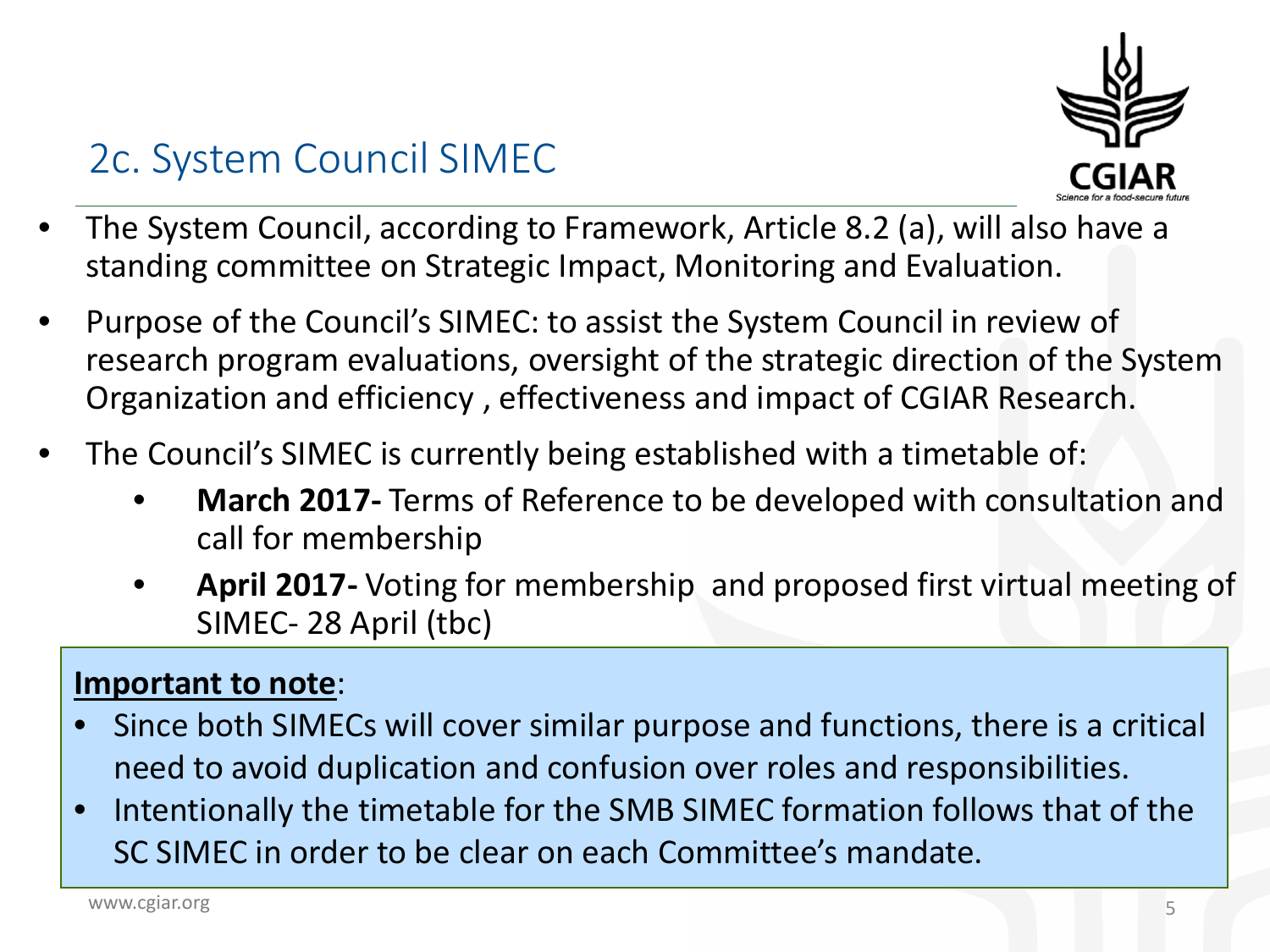# 2d. Possible breakdown of roles for SMB and SC SIMECs by main functional areas



| <b>Main functional areas</b>                                                                 | <b>SMB SIMEC Role:</b><br>(linked to functions in Charter Article 6.1)                                      | <b>SC SIMEC Role:</b><br>(linked to functions in Framework Article 6.1)                                          |
|----------------------------------------------------------------------------------------------|-------------------------------------------------------------------------------------------------------------|------------------------------------------------------------------------------------------------------------------|
|                                                                                              | <b>Operational</b>                                                                                          | <b>High-level strategy</b>                                                                                       |
| <b>Strategy and Results</b><br><b>Framework</b>                                              | Developing (a, b)                                                                                           | Reviewing (a),<br>Approving (a)                                                                                  |
| <b>Advisory Bodies of the System</b><br>Council                                              | Inputs (h),<br>Collaboration                                                                                | Approving (e),<br>Overseeing, Assessing (f, g)                                                                   |
| Governance related to strategy,<br>impact, monitoring and<br>evaluation (e.g CGIAR Policies) | Recommending (q),<br>Monitoring compliance (r),<br>Taking corrective action (r)                             | Identifying(k),<br>Approving (k)                                                                                 |
| Performance management and<br>reporting                                                      | Recommending (ii, mm)<br>Reviewing reports (jj),<br>Taking corrective action                                | Providing strategic guidance<br>Reviewing (r, w, x, aa),<br>Approving (u, v, y),                                 |
| <b>Evaluations</b>                                                                           | Inputs in to plans,<br>Reviewing (tt),<br>Management responses (uu)<br>Strengthening system evaluation (ww) | Commissioning (ee),<br>Reviewing and endorsing(ff)<br>Approving (cc, gg)<br>Strengthening system evaluation (hh) |
| <b>Other advice</b>                                                                          | As necessary                                                                                                | As necessary                                                                                                     |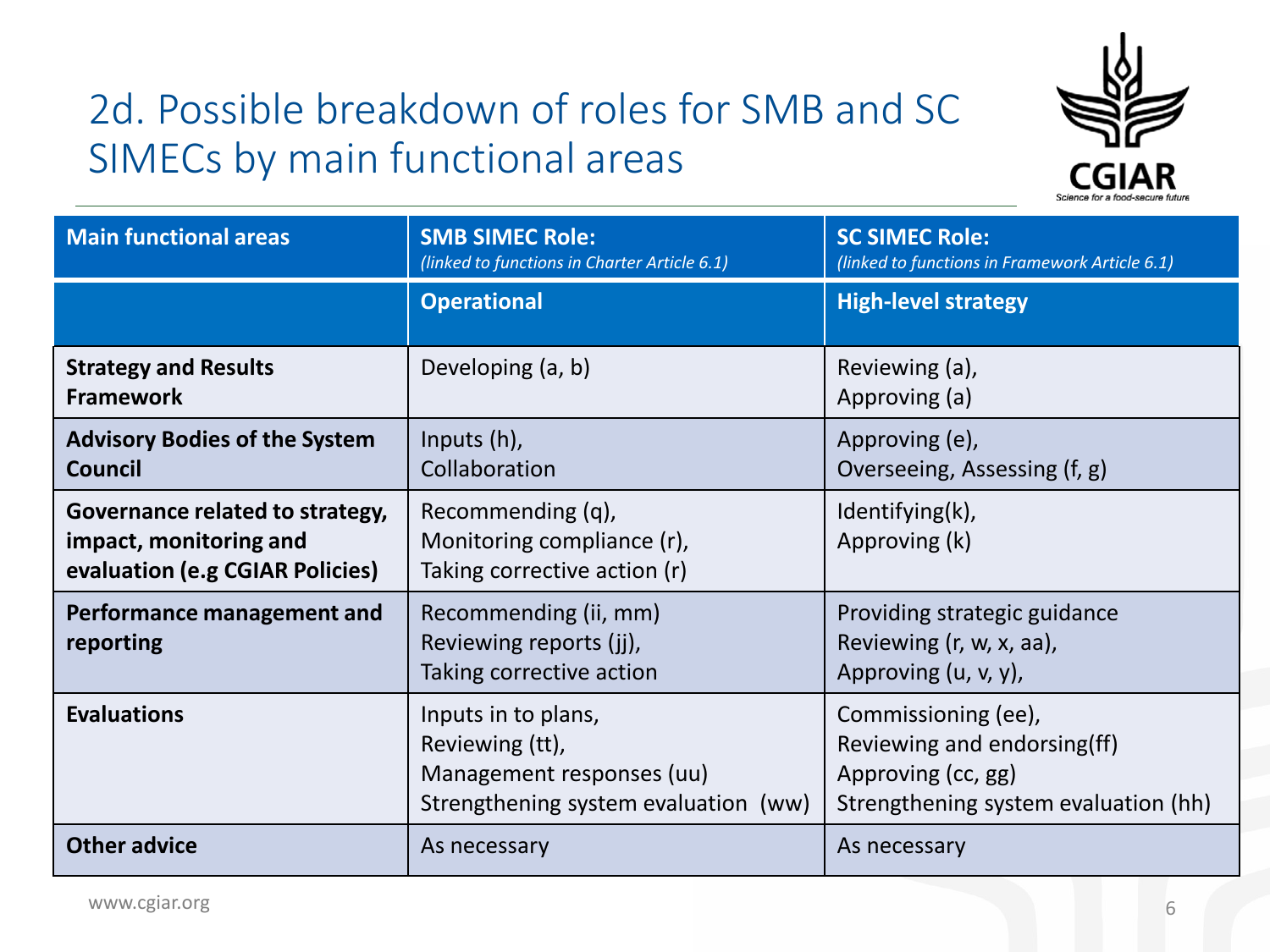# 3a. Proposed principles for formation of SMB SIMEC



- i. The SMB SIMEC functions should be complementary to, but not duplicating those of the SC SIMEC
- ii. Terms of Reference for the SMB SIMEC to be developed through consultation with relevant stakeholders and in consideration of the SC SIMEC ToR

### **Operation-**

iii. Find effective collaboration mechanisms between the Council and Board's SIMEC, so that these two important committees can provide effective value to the system

### **Membership-**

- iv. Membership should aim to capture broad, diverse views that can help filter information in a meaningful way to provide valuable guidance to the Board
- v. Membership of the SMB SIMEC should reflect key technical expertise, an understanding of the importance of the topic as well as a key understanding of the value for money concept.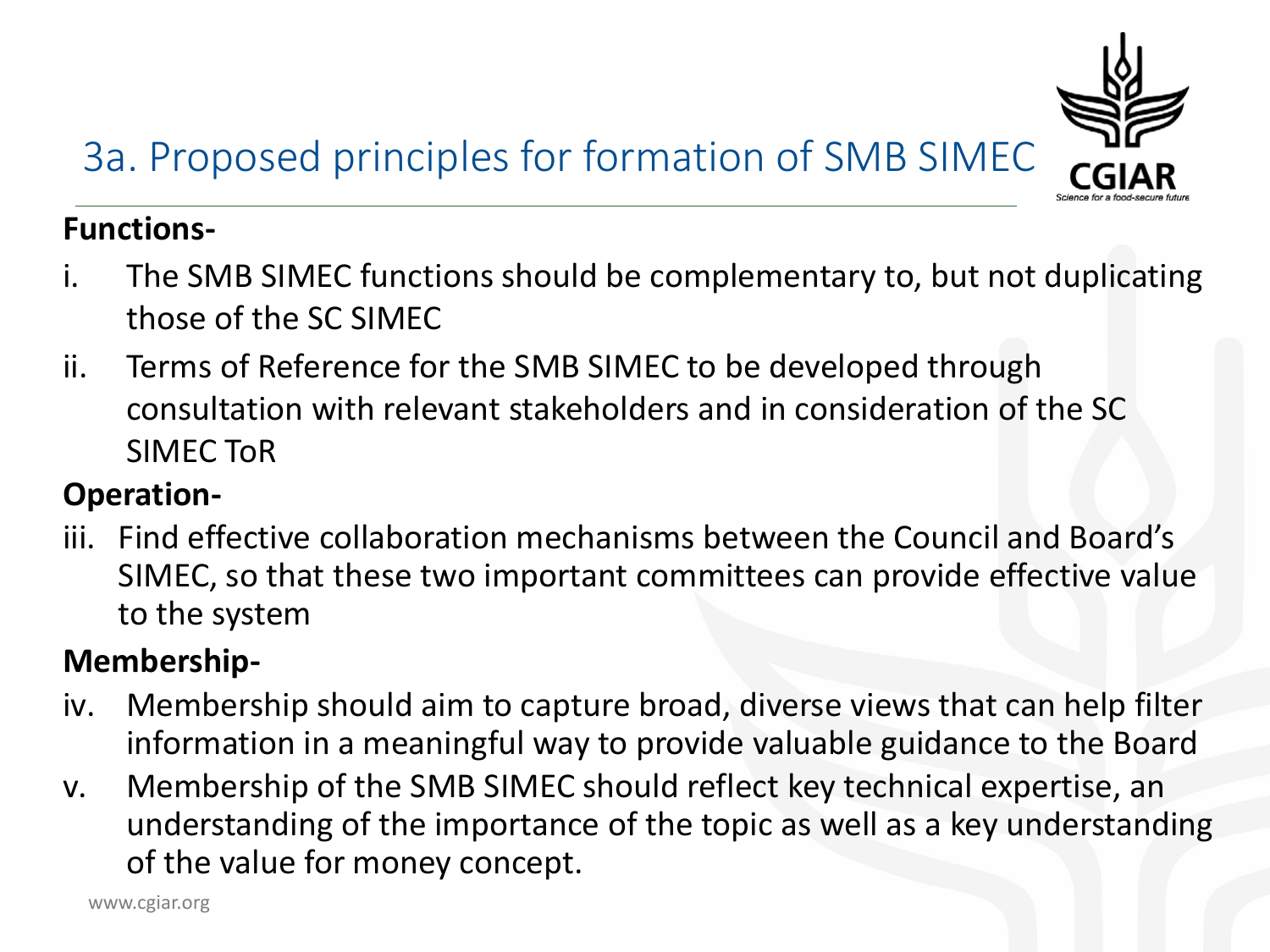

# 3b. Proposed approach for membership of SIMEC

- **1. Members**, five in total, to include:
	- 3 members of the System Management Board
	- 2 members not from the System Management Board, including:
		- o *1 Independent member (not involved in CGIAR for past 2 years)*
		- o *1 member from a Center Board*
- 2. Invitation by SIMEC Chair to the following, as **additional resources** when needed:
	- Head of IEA
	- Head of ISPC
	- Chair of the System Council SIMEC
- **3. Support** to be provided by the System Management Office
- 4. Approach to **establish membership**:
	- Interim Board Chair to plan Nominations Process and establish an adhoc Nominations Committee
	- Nominations Committee to carry out processes to identify members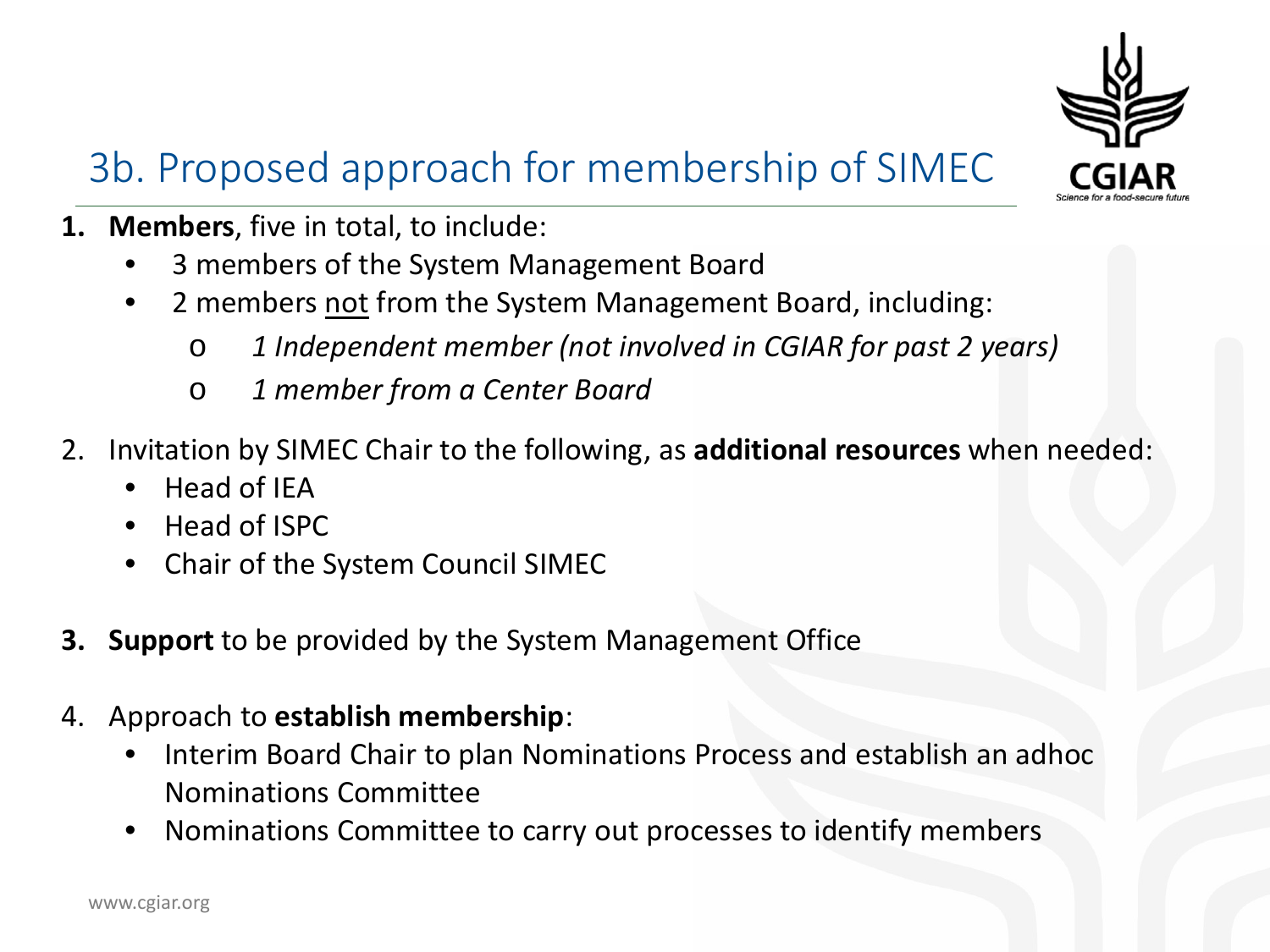

## 3c. Proposed timetable for SMB SIMEC formation

**April-May 2017:**  Planning Terms of Reference and Nominations Process

#### April

- Collate inputs on SIMEC formation from SMB5, and take into consideration the SC SIMEC ToR
- SMB Interim Chair to plan Nominations Process

#### May

- Consulting on SMB SIMEC role and functions with SC and other appropriate stakeholders
- SMB Interim Chair to establish Nominations **Committee**

**June-July 2017**: Establishing Terms of Reference and membership

#### June

- Drafting SMB SIMEC ToR
- Nominations Committee to **launch nominations process for 2 non-SMB members** for SMB SIMEC

### July

• Nominations Committee to **launch nominations process for 3 SMB members** for SMB SIMEC, after Board membership is confirmed for 1 July 2017

**August-September 2017**: Formation and operation

### August

- Nominations Committee to finalize selection of members for SIMEC
- Selected members notified and sent draft ToR for consideration
- Planning for first virtual meeting in September

### September

- SIMEC virtual  $1<sup>st</sup>$  meeting to discuss:
	- Terms of Reference
	- Priority actions
	- Meeting timetable
- SIMEC seek approval of ToR by SMB

www.cgiar.org